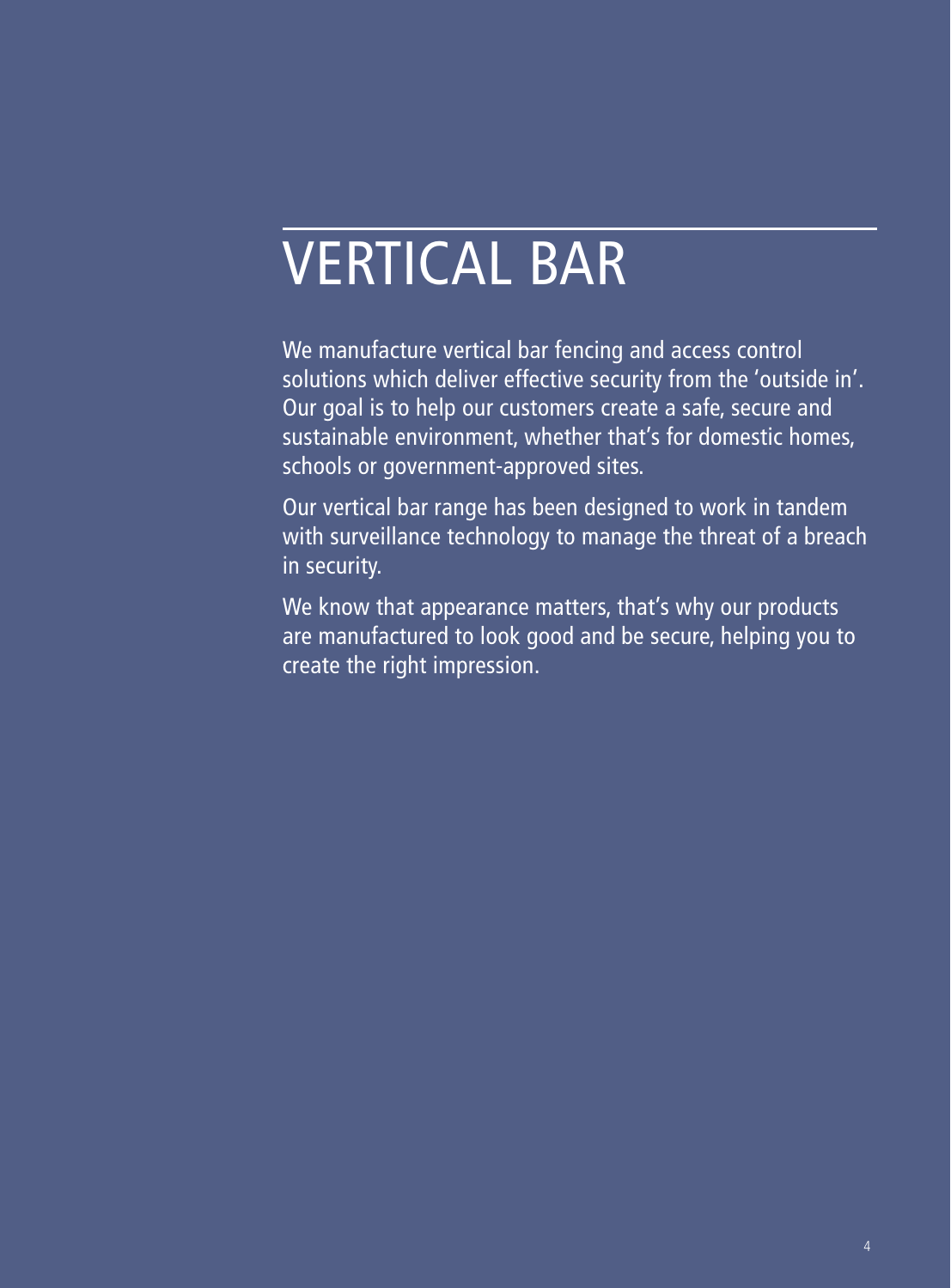### BARBICAN®



Barbican<sup>®</sup> features our welded pale-through-rail construction which means there are no bolts to be forced or pales to be removed. The horizontal rails are sleeved on to the upright posts to provide a seamless design that is both stylish and incredibly strong.

- Posts can be customised for Barbed wire / Razor wire / Rota Spike® / Alarm-aFence®
- Vertical pale spacing conforms to building regulations for anti-trap
- Unique vandal-proof panel to post connectors
- Panels can be manufactured to accommodate sloping ground
- Suitable for almost any application from decorative and secure to highly secure
- Anti-climb design
- **25-year service life guarantee**



#### **APPLICATIONS**

- ▶ Perimeters
- $\blacktriangleright$  Schools
- $\blacktriangleright$  Commercial premises

#### **PANELS**

Barbican® panels are up to 3000mm high and have two horizontal hollow sections rails 60 x 40mm (3 rails if 3000mm high). Vertical rectangular hollow section 25 x 25mm pales are passed through the rails with standard spacing at 129mm centres. The tops of pales are cut at 45 degrees and left open as standard to form a point.

#### **GATES**

Matching single leaf and double leaf gates available

#### **FINIAL OPTIONS**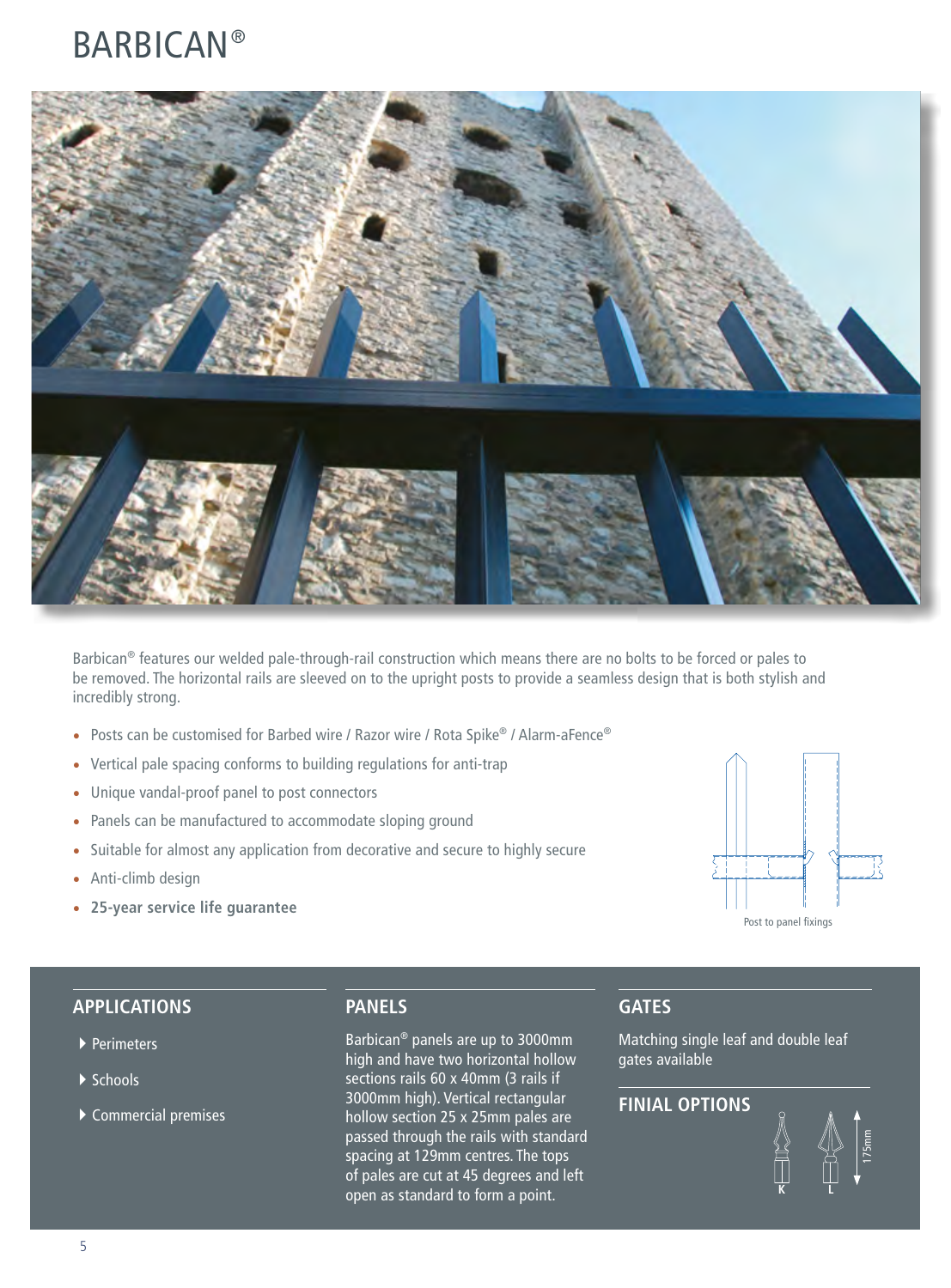

| HEIGHT (mm) | POST CENTRES (mm) | POST DIMENSIONS (mm) | OVERALL POST LENGTH (mm) |
|-------------|-------------------|----------------------|--------------------------|
| 1000        | 3000              | 60 x 60              | 1600                     |
| 1250        | 3000              | $60 \times 60$       | 1800                     |
| 1500        | 3000              | 60 x 60              | 2100                     |
| 1800        | 3000              | $60 \times 60$       | 2500                     |
| 2000        | 3000              | 60 x 60              | 2800                     |
| 2500        | 3000              | $80 \times 60$       | 3300                     |
| 2900        | 2484              | $80 \times 60$       | 3700                     |
| 3000        | 2484              | 80 x 60              | 3800                     |

- Over length set in concrete as standard
- Base plated to bolt down onto concrete
- Cranked to suit wall mounting

### **FINISHES**

- Hot dip galvanised to BS EN 1461 as standard
- Hot dip galvanised and powder coated to BS EN 13438
- Marine coat for installations within 500m of salt water or an estuary

- Black RAL 9005
- Green RAL 6005
- Other colours are available on request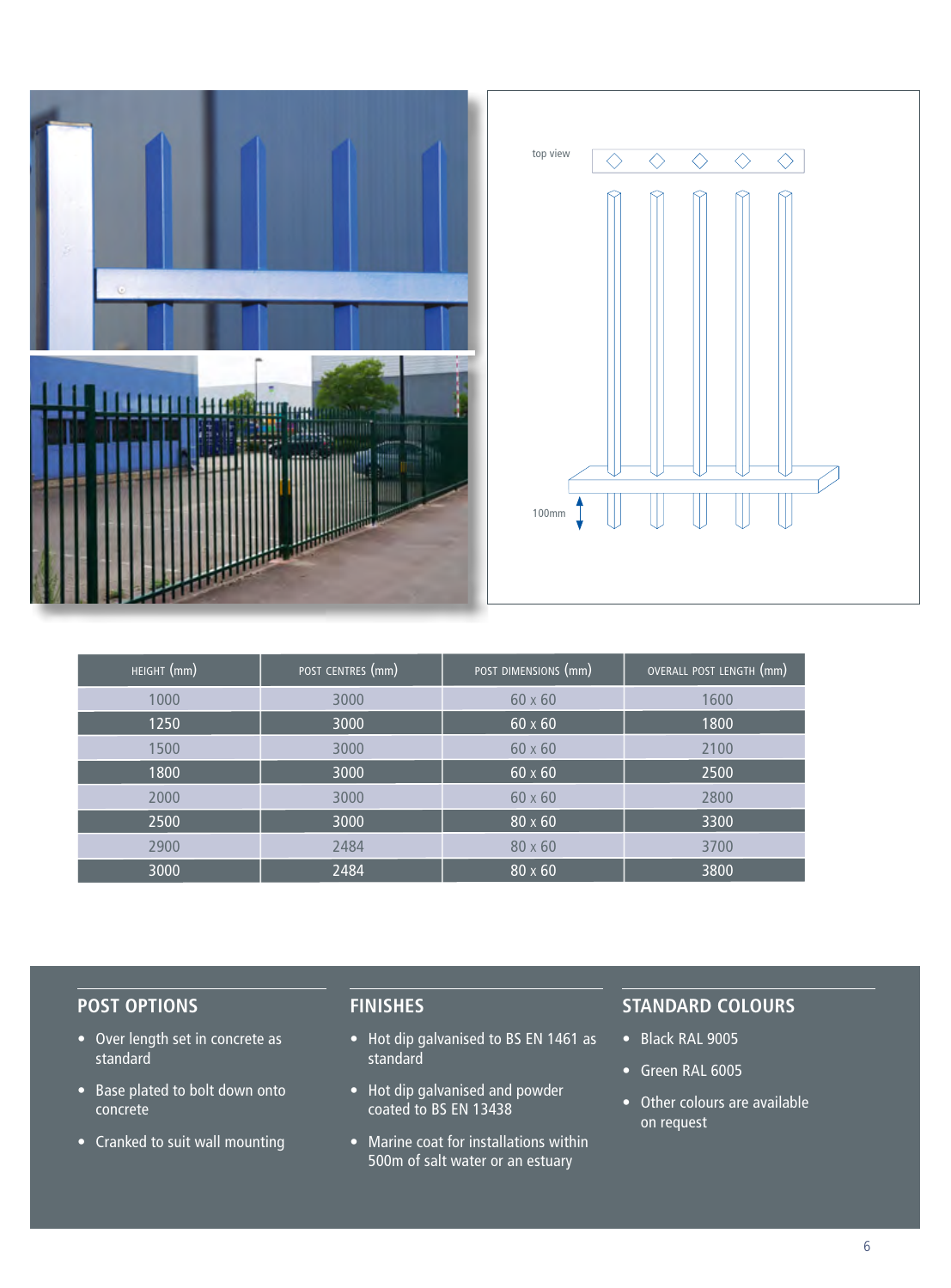## BARBICAN DEFENDER® XTREME



Barbican Defender® Xtreme projects a powerful visual representation of superior perimeter protection. The cranked pales are designed to prevent intruders from climbing or scaling the fence. Barbican Defender® Xtreme features curved pale lengths of 320mm and is ideal for higher security applications.

- Vertical pale spacing conforms to building regulations for anti-trap
- Unique vandal-proof panel to post connectors
- Panels can be manufactured to accommodate sloping ground
- Anti-climb design
- **25-year service life guarantee**



#### **APPLICATIONS**

- $\blacktriangleright$  High risk
- $\blacktriangleright$  Perimeters
- $\overline{\blacktriangleright}$  Company premises
- $\blacktriangleright$  Utilities

#### **PANELS**

Constructed as per Barbican® panels but pales are extended and cranked 320mm from the top rail, with each one cut at 45 degrees to form a point.

#### **GATES**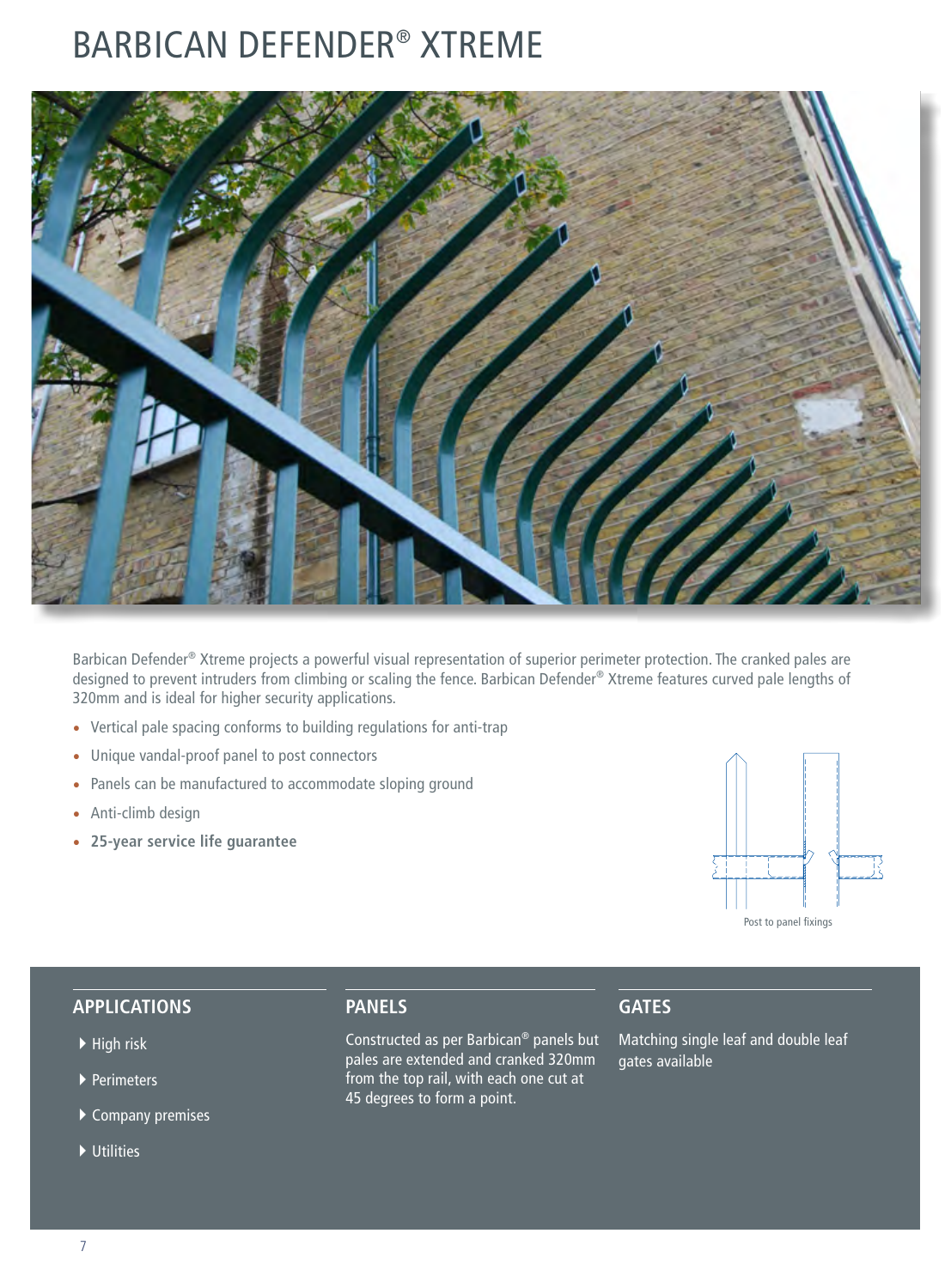

| HEIGHT (mm) | POST CENTRES (mm) | POST DIMENSIONS (mm) | OVERALL POST LENGTH (mm) |
|-------------|-------------------|----------------------|--------------------------|
| 2250        | 2484              | $80 \times 60$       | 3050                     |
| 2500        | 2484              | $80 \times 60$       | 3300                     |
| 3000        | 2484              | $80 \times 60$       | 3800                     |

- Overlength set in concrete as standard
- Base plated to bolt down onto concrete
- Cranked to suit wall mounting

#### **FINISHES**

- Hot dip galvanised to BS EN 1461 as standard
- Hot dip galvanised and powder coated to BS EN 13438
- Marine coat for installations within 500m of salt water or an estuary

- Black RAL 9005
- Green RAL 6005
- Other colours are available on request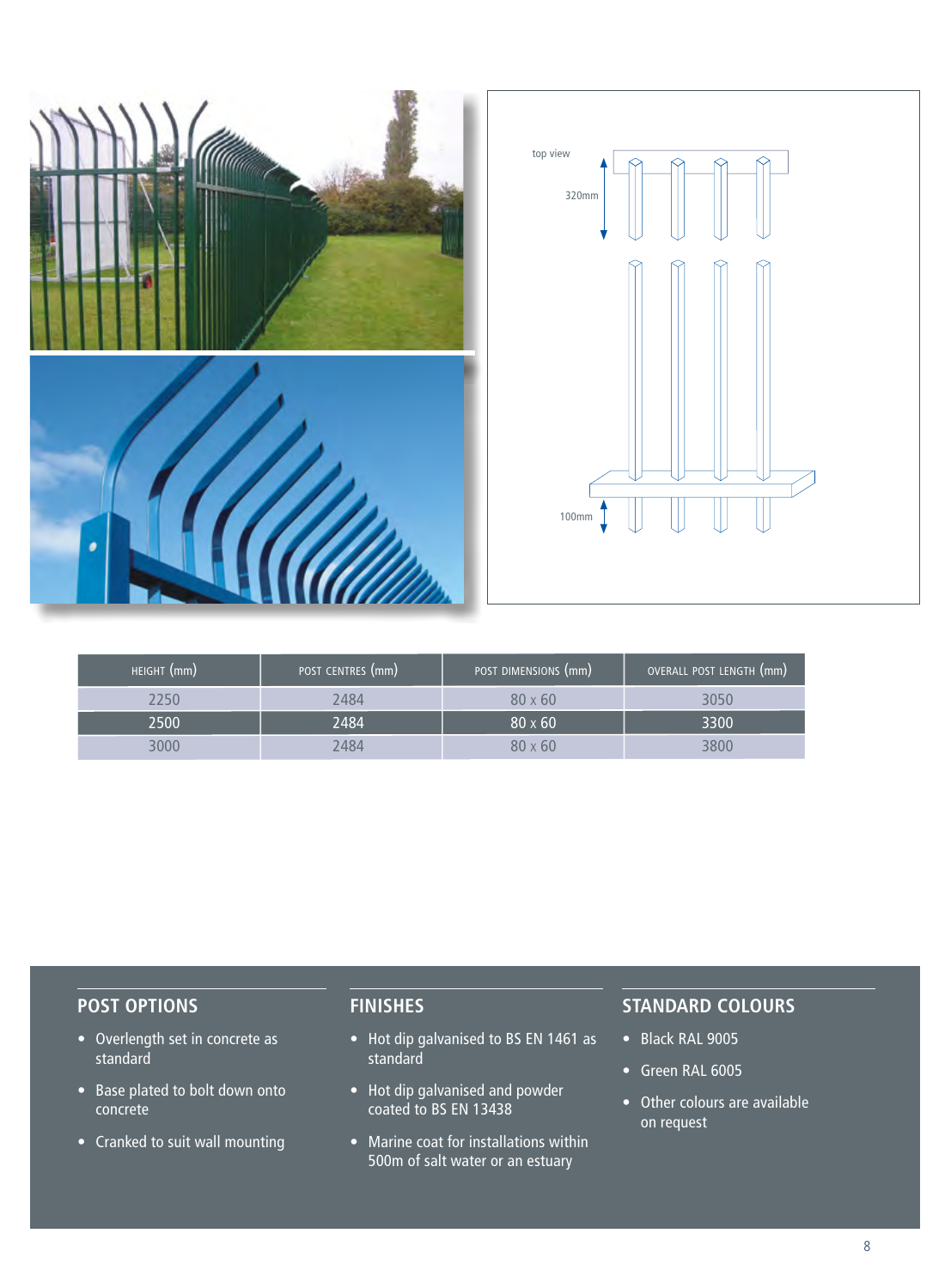### BARBICAN IMPERIAL®



Barbican Imperial<sup>®</sup> with its 25mmand 32mm diameter round pales delivers all the advantages of the Barbican<sup>®</sup> range with no reduction in strength or security. Barbican Imperial® is available with a choice of decorative finials and post tops to offer the right solution for even the most prestigious applications.

- Posts can be customised for Barbed wire / Razor wire / Rota Spike® / Alarm-aFence®
- Vertical pale spacing conforms to building regulations for anti-trap
- Unique vandal-proof panel to post connectors
- Panels can be manufactured to accommodate sloping ground
- Anti-climb design
- **25-year service life guarantee**



#### **APPLICATIONS**

- $\rightarrow$  Perimeters
- $\blacktriangleright$  Medium risk
- $\blacktriangleright$  Schools

#### **PANELS**

Barbican Imperial® comprises of vertical round hollow section 25mm diameter pales up to 2000mm high at 124mm centres and 32mm for 2100mm+ with 129mm centres.

Panels under 1200mm come with flat top pales as standard, with an option of a pointed top. Panels 1500mm and above come with pales cut at 45˚.

#### **GATES**

Matching single leaf and double leaf gates available

#### **FINIAL OPTIONS**

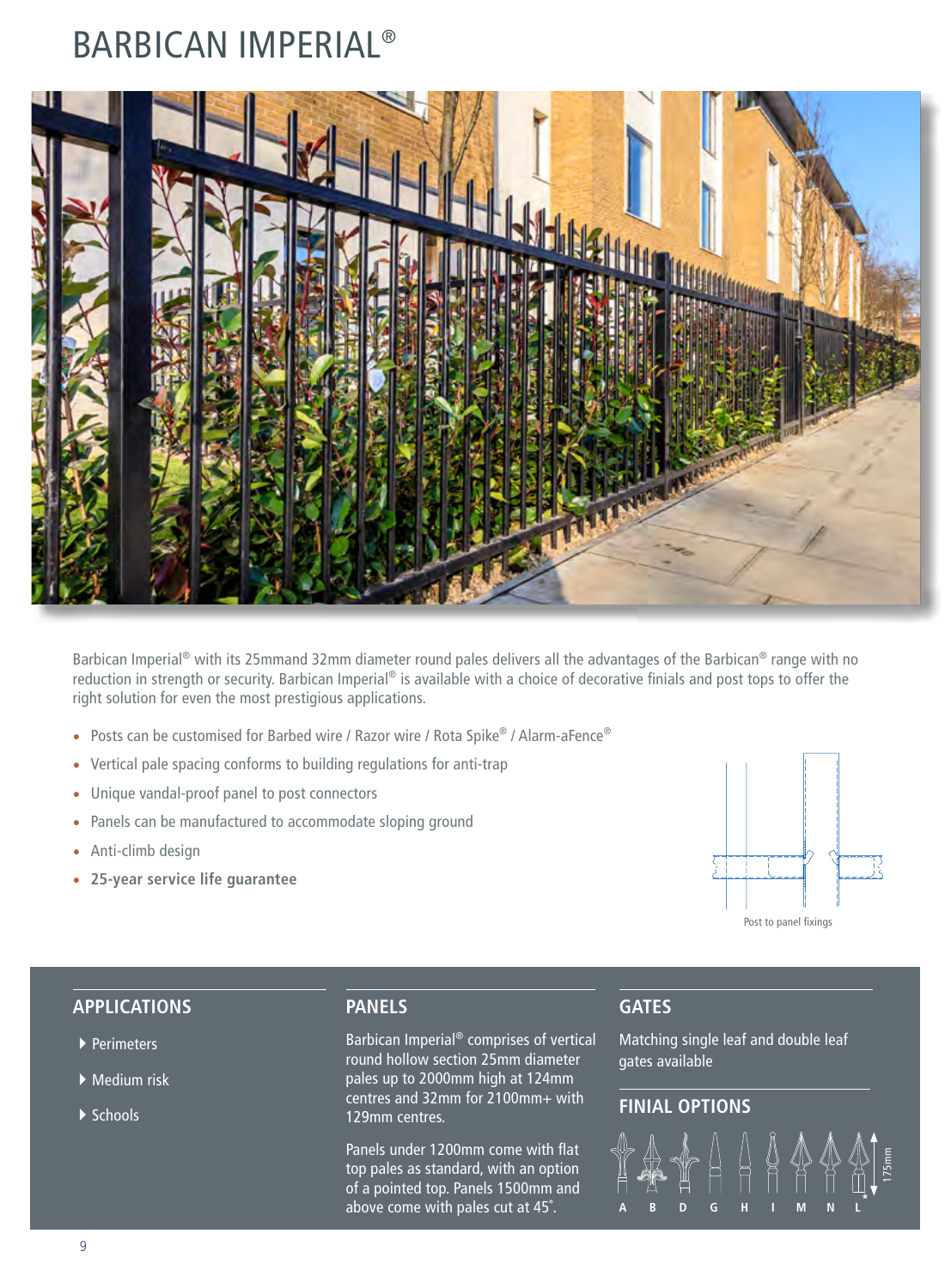

| HEIGHT (mm) | POST CENTRES (mm) | POST DIMENSIONS (mm) | OVERALL POST LENGTH (mm) |
|-------------|-------------------|----------------------|--------------------------|
| 1000        | 3000              | $60 \times 60$       | 1600                     |
| 1250        | 3000              | $60 \times 60$       | 1850                     |
| 1500        | 3000              | $60 \times 60$       | 2100                     |
| 1800        | 3000              | $60 \times 60$       | 2500                     |
| 2000        | 3000              | 60 x 60              | 2800                     |
| 2500        | 3000              | $80 \times 60$       | 3300                     |
| 3000        | 2484              | $80 \times 60$       | 3800                     |

#### **FINIAL OPTIONS**

• Option of plastic dome caps

\*Finial 'L' only available for panels 2m high and below

#### **POST OPTIONS**

- Overlength set in concrete as standard
- Base plated to bolt down onto concrete

• Cranked to suit wall mounting

#### **FINISHES**

- Hot dip galvanised to BS EN 1461 as standard
- Hot dip galvanised and powder coated to BS EN 13438
- Marine coat for installations within 500m of salt water or an estuary

- Black RAL 9005
- Green RAL 6005
- Other colours are available on request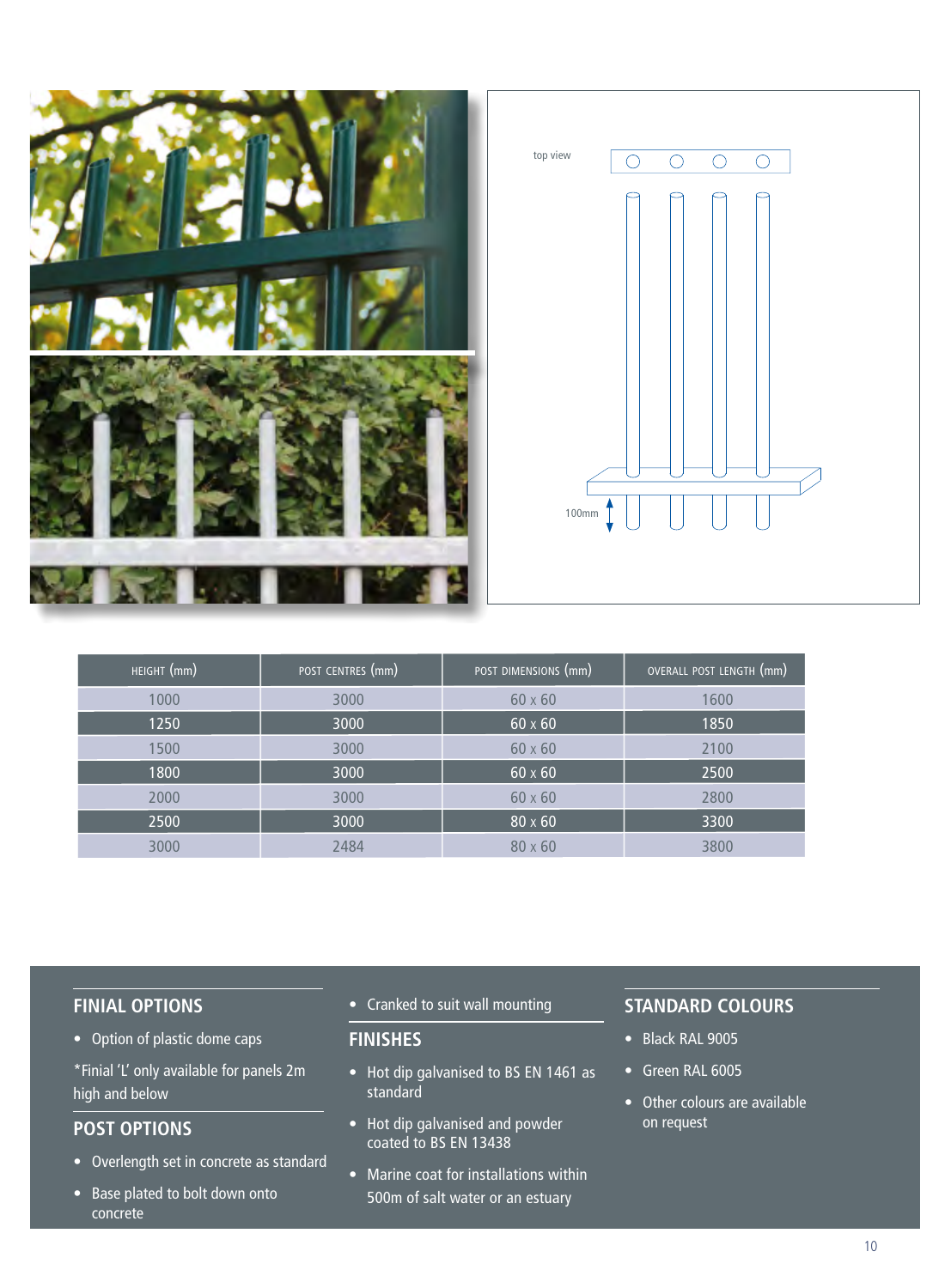### BARBICAN EXTRA®



Barbican Extra® security panels are identical to standard Barbican® panels, but with an important difference: the additional pales through the top rail that ensure even the smallest hand or foot cannot gain purchase, making it virtually impossible to climb or scale.

- Posts can be customised for Barbed wire / Razor wire / Rota Spike®
- Vertical pale spacing conforms to building regulations for anti-trap
- Unique vandal-proof panel to post connectors
- Panels can be manufactured to accommodate sloping ground
- Anti-climb design
- **25-year service life guarantee**



#### **APPLICATIONS**

- ▶ Perimeters
- $\blacktriangleright$  Company premises
- $\blacktriangleright$  Commercial premises

#### **PANELS**

Barbican Extra® panels are up to 3000mm high and have two horizontal hollow sections rails 60 x 40mm (3 rails if 3000mm high). Vertical rectangular hollow section 25 x 25mm pales are passed through the rails with standard spacing at 129mm centres, with additional pales through top rail and between each full pale.

#### **GATES**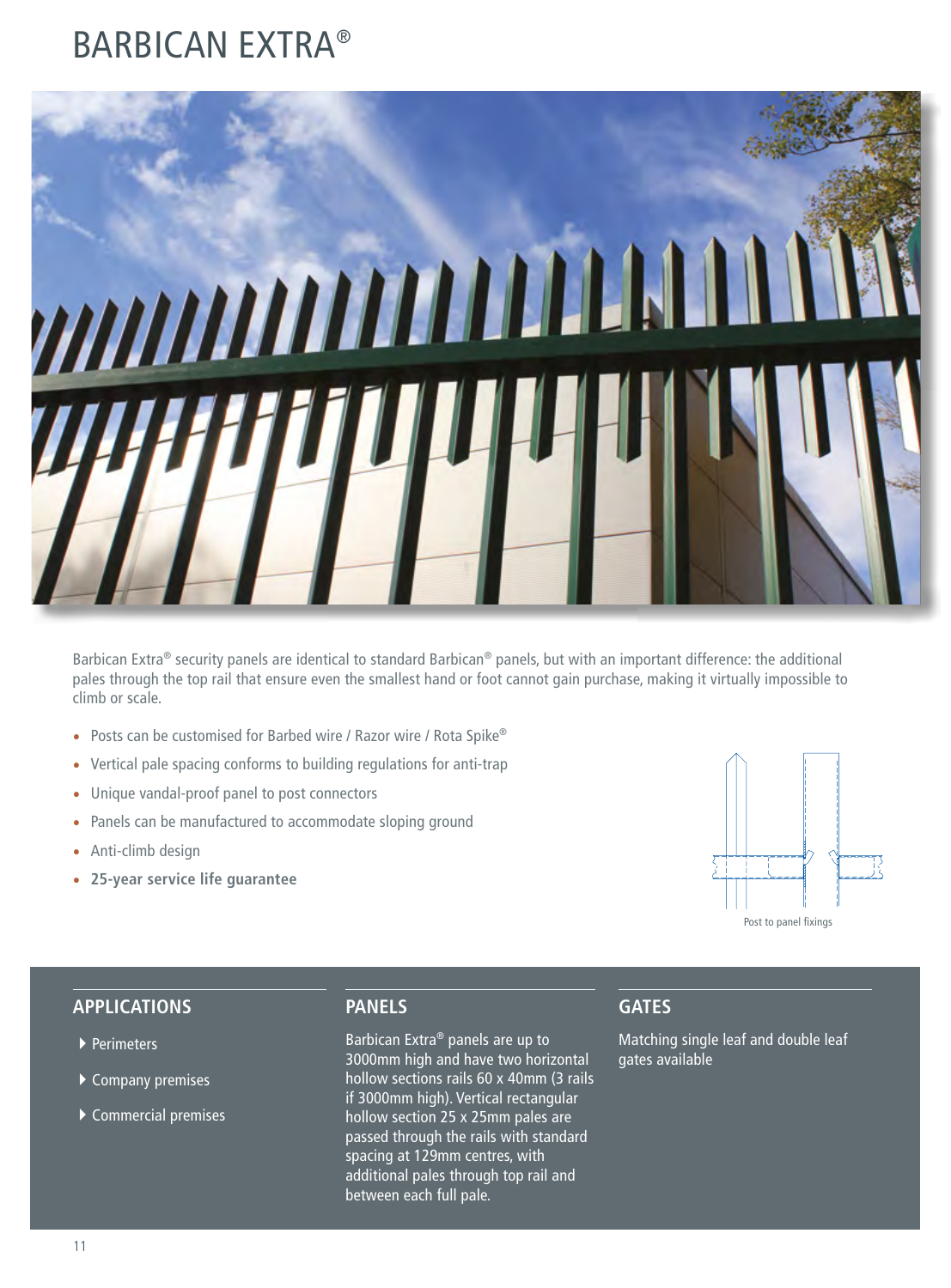

| HEIGHT (mm) | POST CENTRES (mm) | POST DIMENSIONS (mm) | OVERALL POST LENGTH (mm) |
|-------------|-------------------|----------------------|--------------------------|
| 2250.       | 2484              | $80 \times 60$       | 3050                     |
| 2500        | 2484              | $80 \times 60$       | 3300                     |
| 3000        | 2484              | $80 \times 60$       | 3800                     |

- Overlength set in concrete as standard
- Base plated to bolt down onto concrete
- Cranked to suit wall mounting

#### **FINISHES**

- Hot dip galvanised to BS EN 1461 as standard
- Hot dip galvanised and powder coated to BS EN 13438
- Marine coat for installations within 500m of salt water or an estuary

- Black RAL 9005
- Green RAL 6005
- Other colours are available on request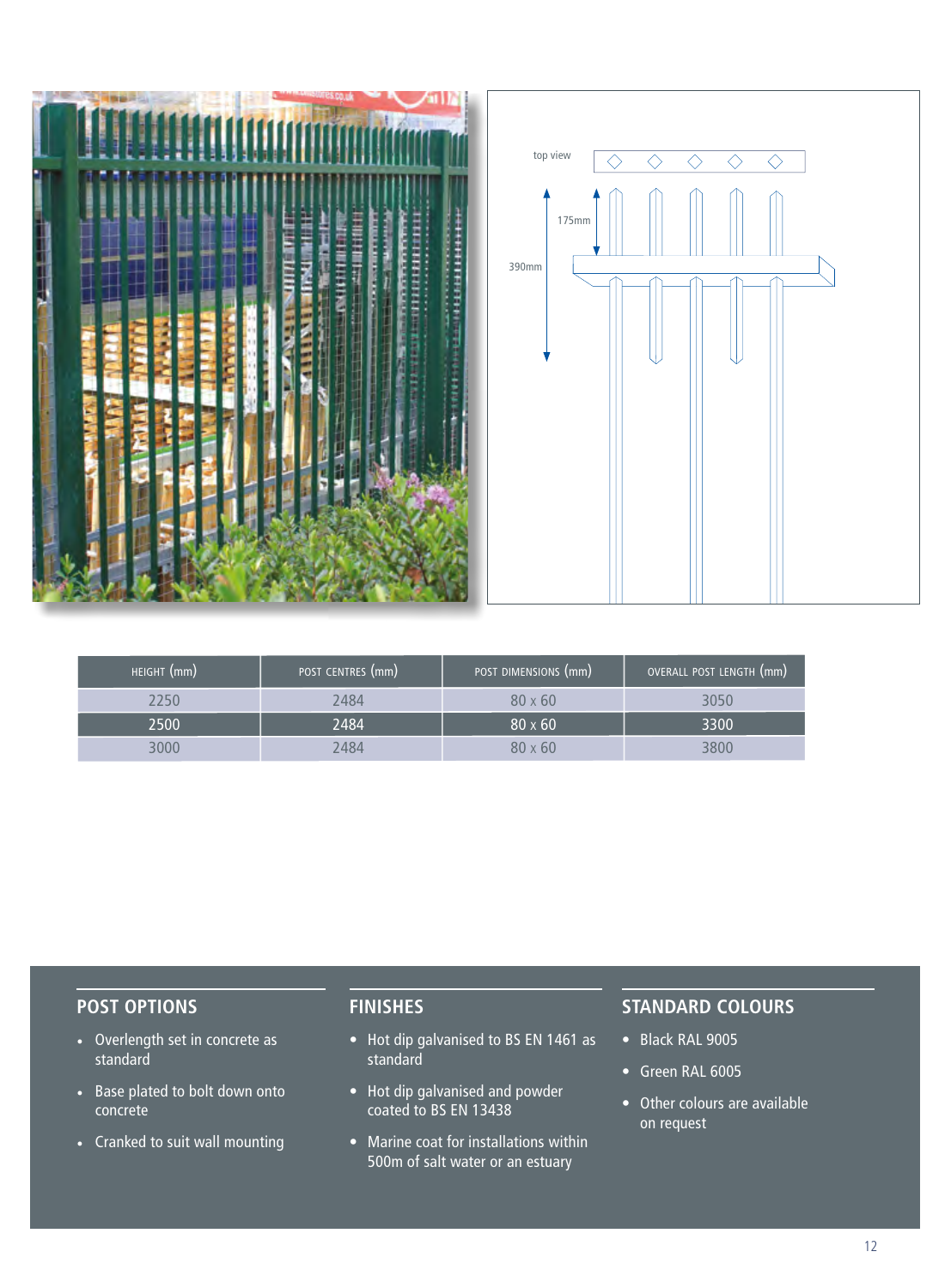### BARBICAN® BARBED TOP



Barbican<sup>®</sup> Barbed Top panels are up to 3000mm high and have two horizontal hollow section rails 60 x 40mm (3 rails on 3000mm high). A 10mm round point bar is added to each pale downward pointing.

- Posts can be customised for Barbed wire / Razor wire / Rota Spike®
- Vertical pale spacing conforms to building regulations for anti-trap
- Unique vandal-proof panel to post connectors
- Panels can be manufactured to accommodate sloping ground
- Anti-climb design
- **25-year service life guarantee**



#### **APPLICATIONS**

- ▶ Perimeters
- $\blacktriangleright$  Commercial premises
- $\blacktriangleright$  Medium risk high risk

#### **PANELS**

Barbican® Barbed Top panels are up to 3000mm high and have two horizontal hollow sections rails 60 x 40mm (3 rails if 3000mm high). Vertical rectangular hollow section 25 x 25mm pales are passed through the rails with standard spacing at 129mm centres, which has a 10mm round pointed bar added to each pale.

#### **GATES**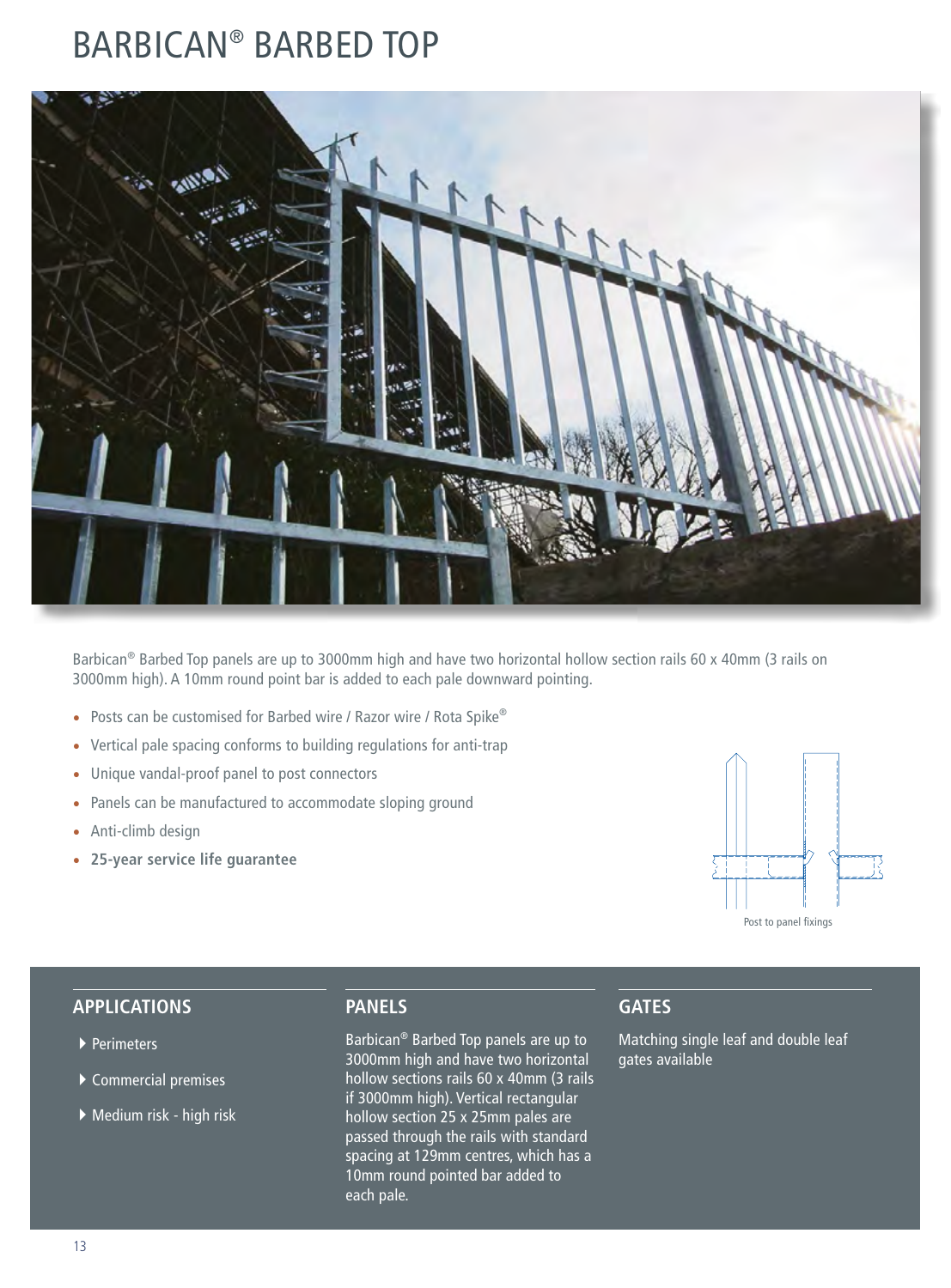

| HEIGHT (mm) | POST CENTRES (mm) | POST DIMENSIONS (mm) | OVERALL POST LENGTH (mm) |
|-------------|-------------------|----------------------|--------------------------|
| 2250        | 3000              | $80 \times 60$       | 3050                     |
| 2500        | 3000              | $80 \times 60$       | 3300                     |
| 2750        | 2484              | $80 \times 60$       | 3550                     |
| 3000        | 2484              | $80 \times 60$       | 3800                     |

- Overlength set in concrete as standard
- Base plated to bolt down onto concrete
- Cranked to suit wall mounting

#### **FINISHES**

- Hot dip galvanised to BS EN 1461 as standard
- Hot dip galvanised and powder coated to BS EN 13438
- Marine coat for installations within 500m of salt water or an estuary

- Black RAL 9005
- Green RAL 6005
- Other colours are available on request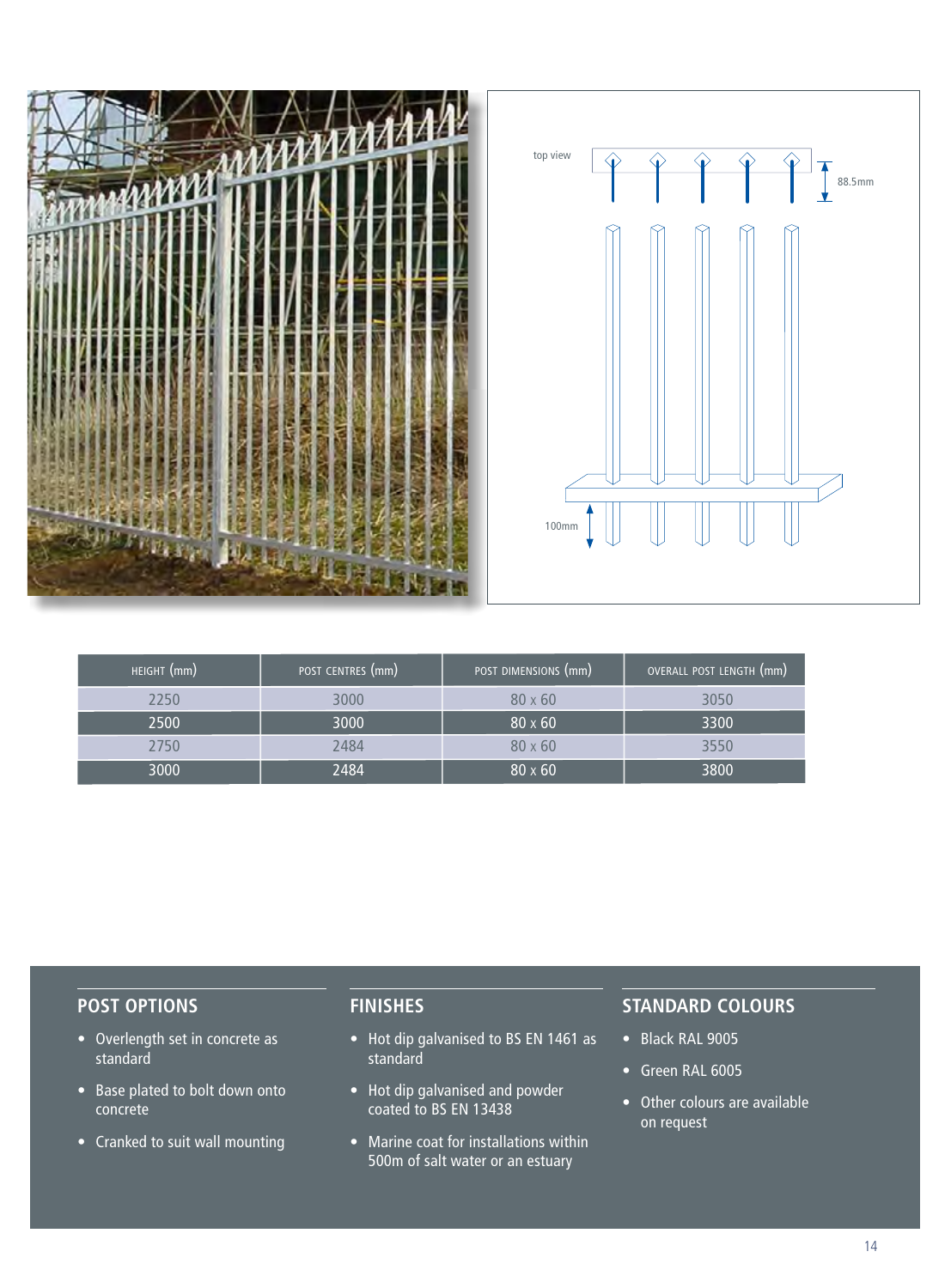

The Sentry<sup>®</sup> range of fencing and gates features a welded semi pale-through-rail construction to combine style with performance and is equally appropriate for contemporary or more traditional settings. Like our Barbican® system, all Sentry® fencing and gate panels incorporate concealed fixings for strength and security.

- Vertical pale spacing conforms to building regulations for anti-trap
- Unique vandal-proof panel to post connectors
- Panels can be manufactured to accommodate sloping ground
- Posts can be customised for Barbed wire / Razor wire / Rota Spike® / Alarm-aFence®
- Panels can be topped with Viper Spike® / Cobra Spike®
- Anti-climb design
- **25-year service life guarantee**



#### **APPLICATIONS**

- ▶ Perimeters
- ▶ Medium High risk
- $\blacktriangleright$  Commercial premises

#### **PANELS**

Sentry® panels are up to 3000mm high and have two horizontal rectangular hollow section rails 60 x 40mm (3 rails if 3000mm high); Vertical round hollow section 32mm pales are passed through the rails with standard spacing at 129mm centres. Panels from 1500mm high have a security comb (double row of sharp steel points 23 x 2mm thick).

#### **GATES**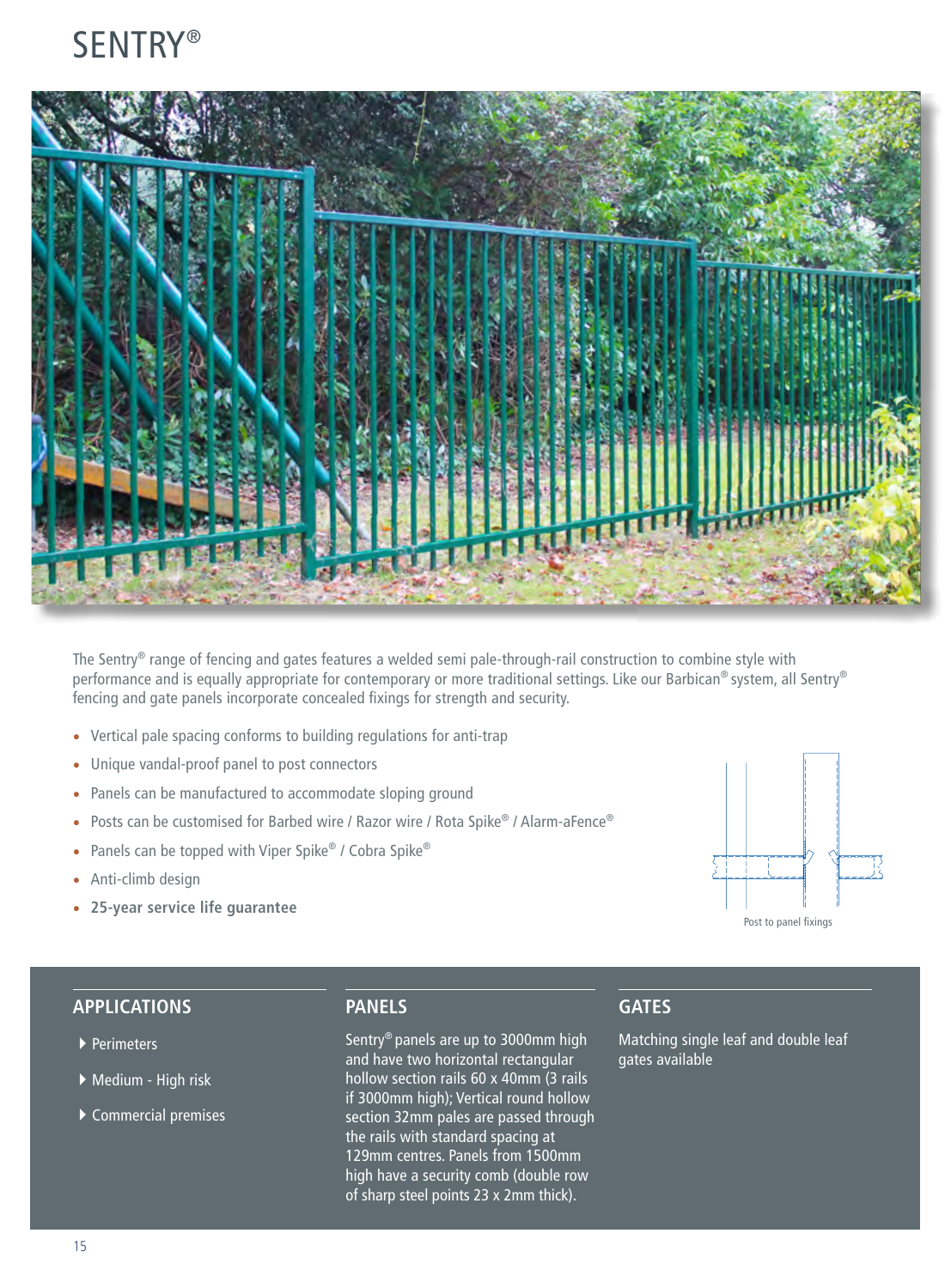

| HEIGHT (mm) | POST CENTRES (mm) | POST DIMENSIONS (mm) | OVERALL POST LENGTH (mm) |
|-------------|-------------------|----------------------|--------------------------|
| 1000        | 3000              | $60 \times 60$       | 1600                     |
| 1250        | 3000              | $60 \times 60$       | 1850                     |
| 1500        | 3000              | $60 \times 60$       | 2100                     |
| 1800        | 3000              | $60 \times 60$       | 2500                     |
| 2000        | 3000              | $60 \times 60$       | 2800                     |
| 2500        | 3000              | $80 \times 60$       | 3300                     |
| 2900        | 2484              | $80 \times 60$       | 3700                     |
| 3000        | 2484              | $80 \times 60$       | 3800                     |

- Overlength set in concrete as standard
- Base plated to bolt down onto concrete
- Cranked to suit wall mounting

### **FINISHES**

- Hot dip galvanised to BS EN 1461 as standard
- Hot dip galvanised and powder coated to BS EN 13438
- Marine coat for installations within 500m of salt water or an estuary

- Black RAL 9005
- Green RAL 6005
- Other colours are available on request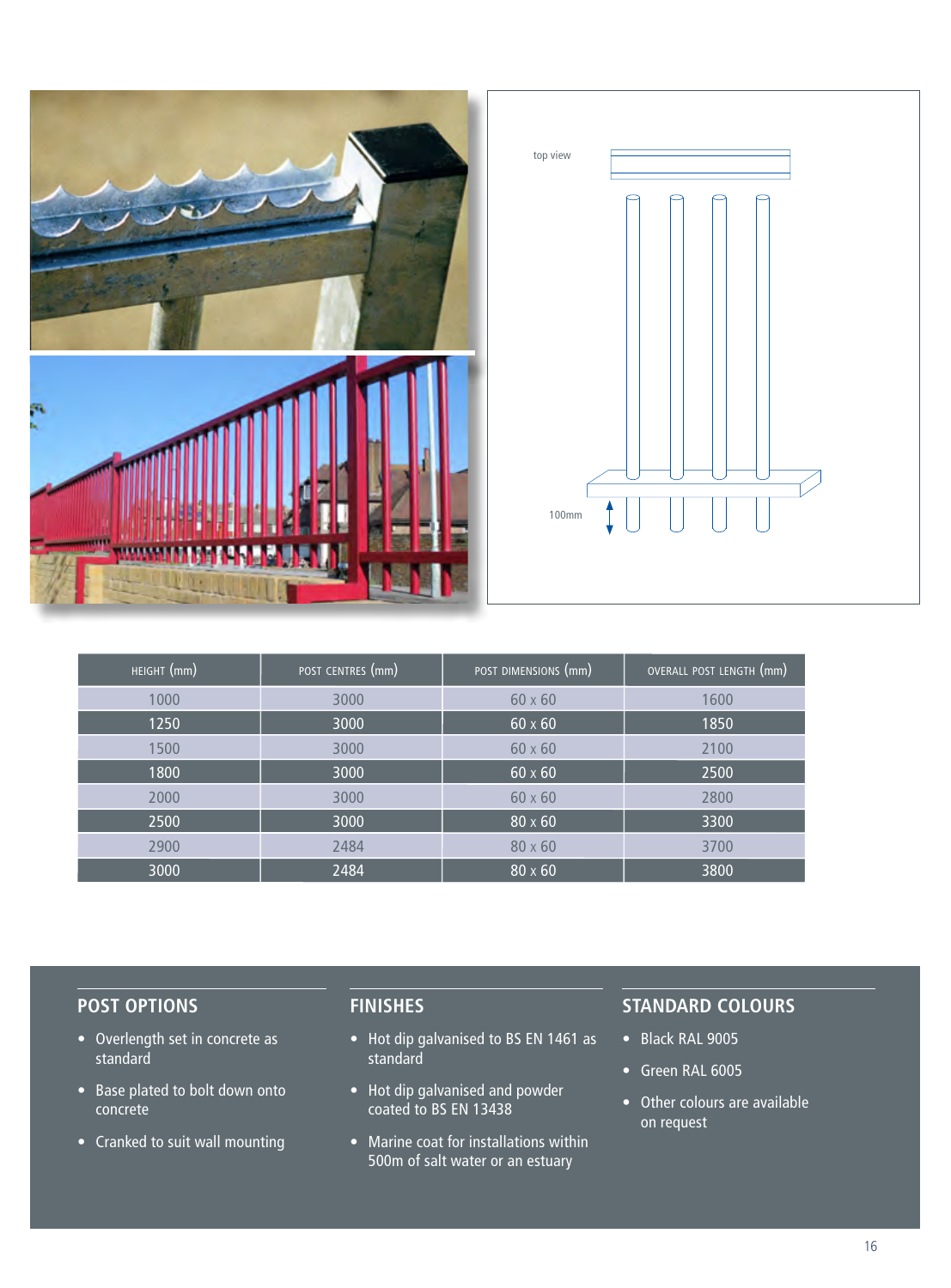## TRI-GUARD®



Tri-Guard® is an innovative range of fencing and gates featuring pales with curved tops, set in clusters of three, joined by feature steel discs to create a decorative appearance with anti-climb and anti-scale performance.

- Posts can be customised for Barbed wire / Razor wire / Rota Spike®
- Pales cut at 45º and curved outwards for anti-climb
- Vertical pale spacing conforms to building regulations for anti-trap
- Unique vandal-proof panel to post connectors
- Panels can be manufactured to accommodate sloping ground
- Anti-climb design
- **25-year service life guarantee**



#### **APPLICATIONS**

- $\blacktriangleright$  Public buildings
- ▶ Medium High risk
- $\blacktriangleright$  Schools

#### **PANELS**

Tri-Guard® panels have three horizontal rectangular hollow section rails 50 x 25mm.

The vertical round hollow section 19mm pales are grouped in threes with the top curved over. Metal discs are welded between the pales, one row for 2200mm high and two rows for 2500mm high

and have a maximum of 100mm spacing (complies with British standard).

#### **GATES**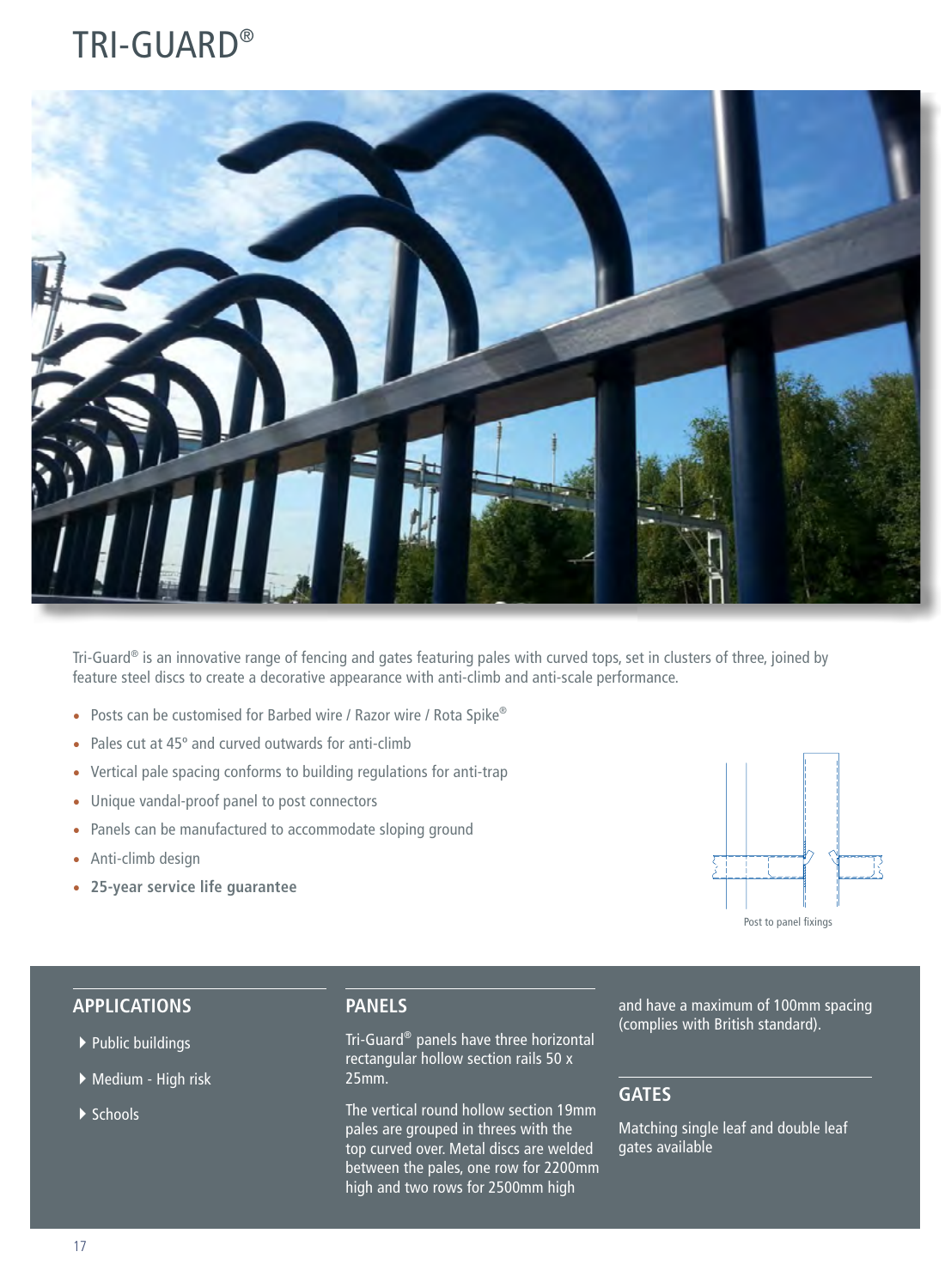

| HEIGHT (mm) | POST CENTRES (mm) | POST DIMENSIONS (mm) | OVERALL POST LENGTH (mm) |
|-------------|-------------------|----------------------|--------------------------|
|             |                   | $80 \times 60$       | 3000                     |
| 2500        | 8010              | $80 \times 60$       | 3000                     |

- Overlength set in concrete as standard
- Base plated to bolt down onto concrete
- Cranked to suit wall mounting

#### **FINISHES**

- Hot dip galvanised to BS EN 1461 as standard
- Hot dip galvanised and powder coated to BS EN 13438
- Marine coat for installations within 500m of salt water or an estuary

- Black RAL 9005
- Green RAL 6005
- Other colours are available on request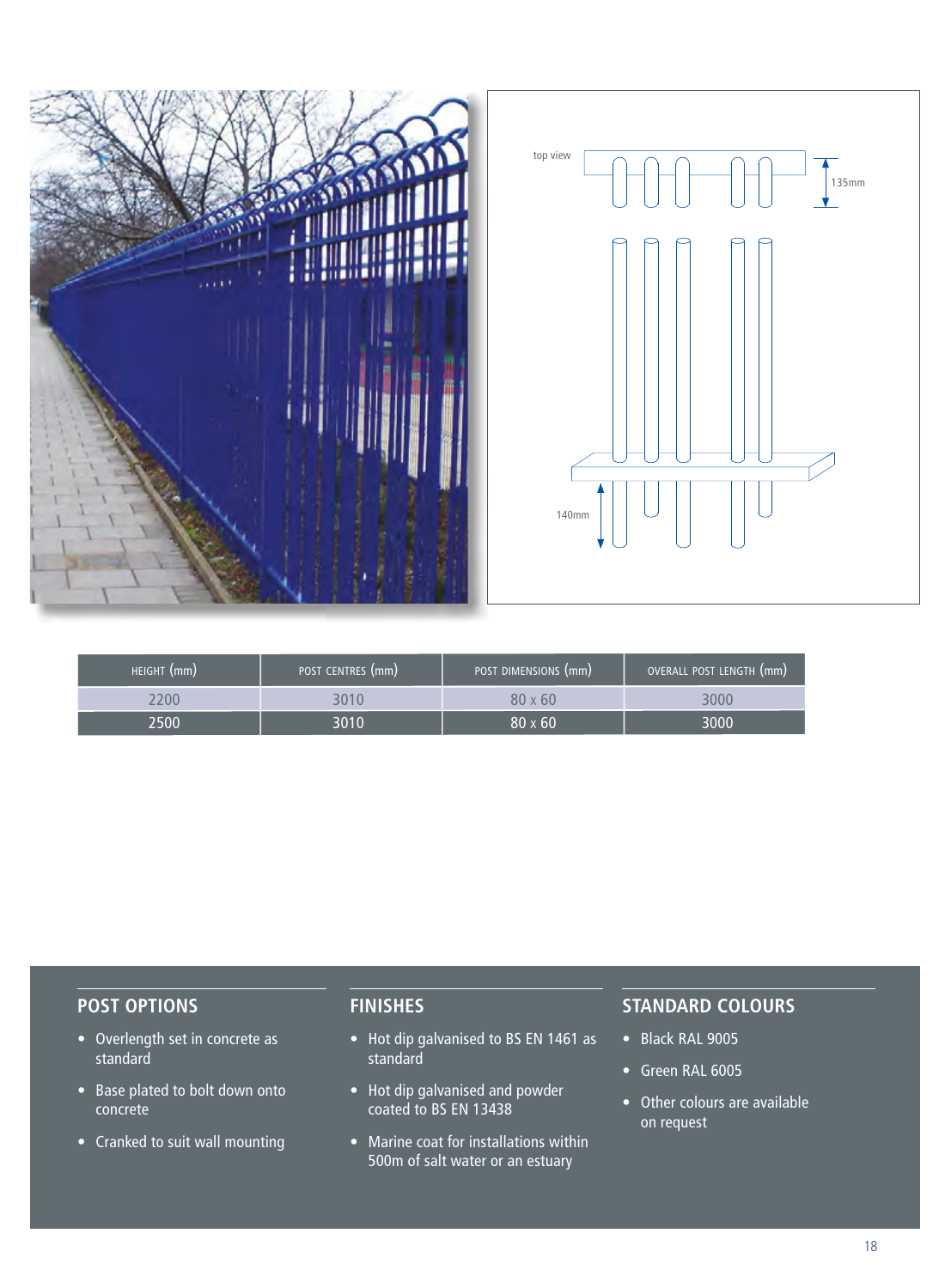### GRP FENCING - VERTICAL BAR



We offer Barbican Imperial® and Sentry® as GRP fencing with non-conductive properties, making it a highly effective alternative to traditional steel fencing when used around railways and electrical enclosures or locations that need to be transparent to radio wave frequencies.

Glass Reinforced Plastic is a non-conductive property made from a polyester resin, it is a very popular composite material due to its strength.

- Barbican Imperial® or Sentry® style available
- Manufactured from non-conductive materials
- Radio Frequency (FR) and Electromagnetic transparency
- UV resistant
- 31mm diameter x 4mm GRP pales
- Heights available: 1000 / 1200 / 1500 / 1800 / 2000 / 2400 / 3000mm
- Matching gates available priced upon request
- Palisade style available upon request

#### **FINISHES**

- **APPLICATIONS**
- 4Grey RAL 7001 as standard
- ▶ Other colours available on request

- Perimeter fencing
- Track side fencing
- Electrical / Chemical enclosures
- Gas enclosures
- Hazardous environments